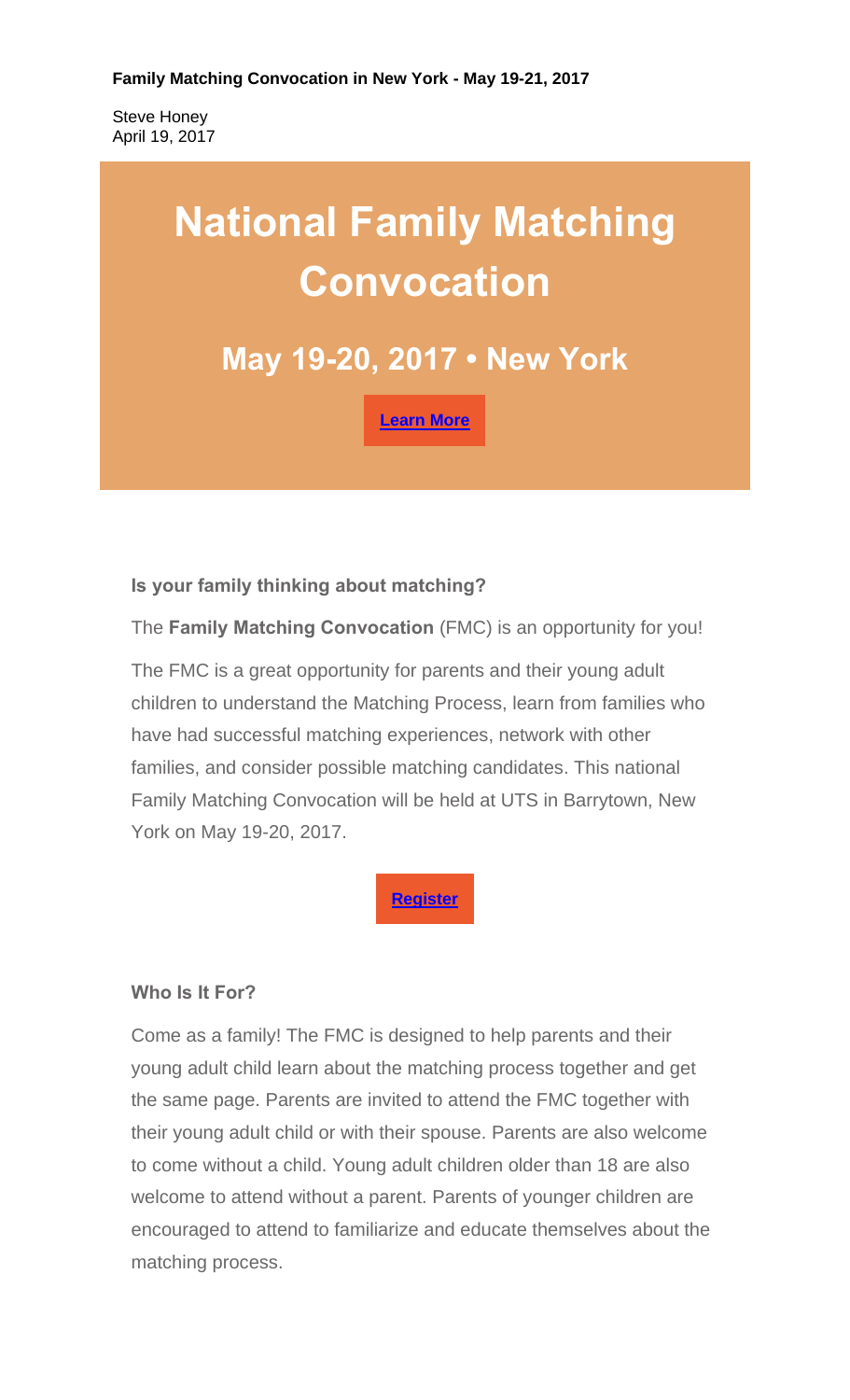## **Matching Supporter Training - May 21**

In addition, a Matching Supporter Training (previously Matching Advisor Training) will be held on Sunday, May 21 at the conclusion of the Family Matching Convocation. The Matching Supporter Training will be held on Sunday from 8:00 AM to 3:00 PM. Those wanting to be trained must also attend the entire Family Matching Convocation from Friday to Saturday. Register here for the Training.

## **Registration – Save by Registering Early!**

To encourage prompt registration and facilitate planning and organization, participants can save money by registering early. You can pay directly online by credit card:

- **Early Bird – Register by Monday, May 8**: \$100 /individual; \$180/couple; \$60 for each additional family member
- **Register after May 8**: \$120/individual; \$200/couple; \$70 for each additional family member

The registration fee covers the convocation program and materials, including the **Family Matching Handbook** (choose English or Japanese). Snacks and refreshments during the program and four meals will be included as well (Friday dinner through Saturday dinner). For those who choose to stay overnight on Saturday, breakfast can be paid separately at the dining hall.

## **Schedule**

Onsite registration will begin at 5:00 PM on Friday, followed by dinner at 6:30 PM and the evening program. For those who are traveling long distances and wish to stay overnight at UTS, they will be able to choose an extra night at registration.

## For detailed logistical information, please click here.

For additional information visit the registration site or contact bfmadmin@unification.org.